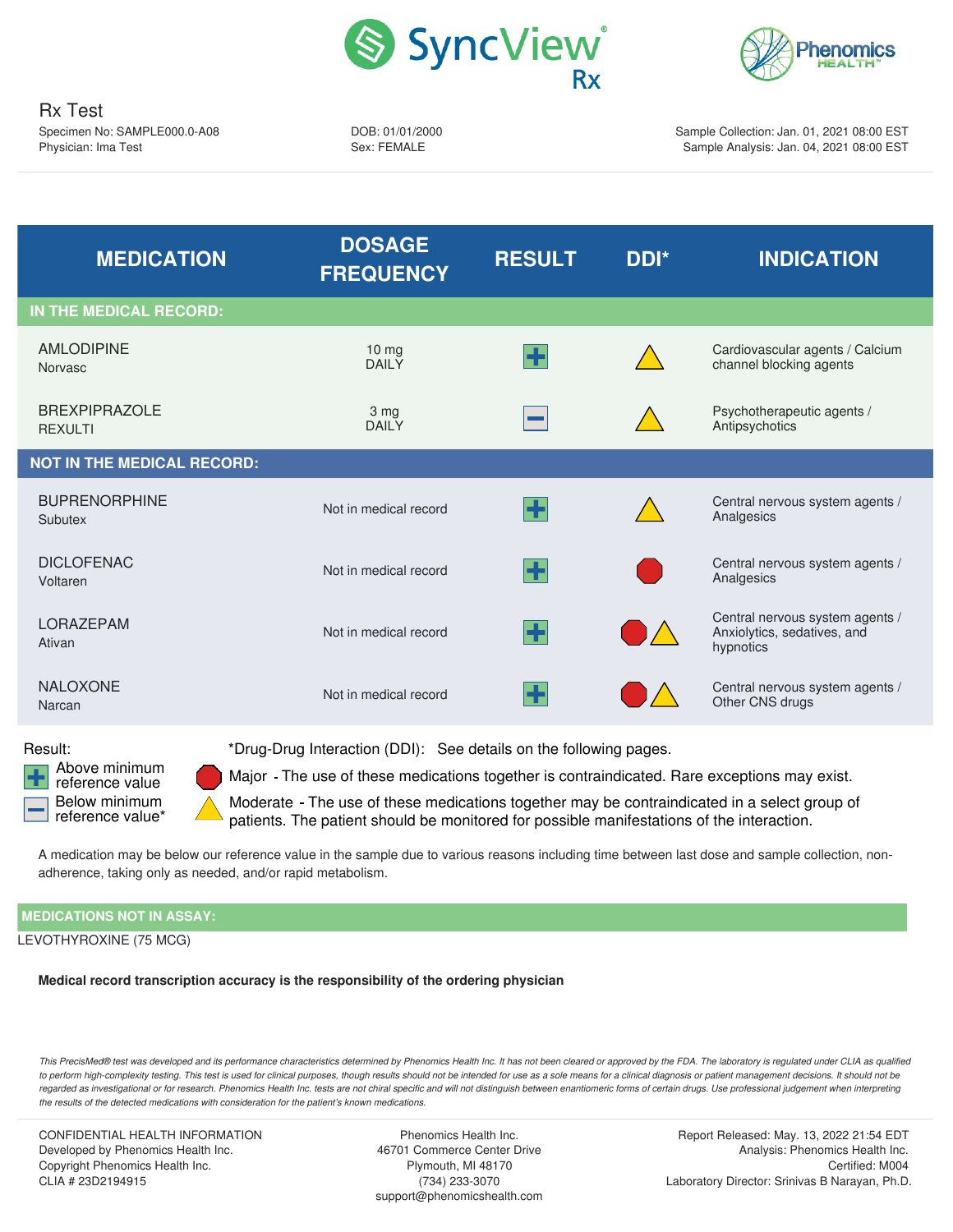



Rx Test Specimen No: SAMPLE000.0-A08 Physician: Ima Test

DOB: 01/01/2000 Sex: FEMALE

Sample Collection: Jan. 01, 2021 08:00 EST Sample Analysis: Jan. 04, 2021 08:00 EST

# Interaction Details

<span id="page-1-0"></span>

NALOXONE / [DICLOFENAC:](#page-0-0) **MAJOR**

## **Evidence Level** Established

#### **Description**

The metabolism of Diclofenac can be decreased when combined with Naloxone. The subject drug is a strong CYP3A4 inhibitor and the affected drug is metabolized by CYP3A4. Concomitant administration will decrease the metabolism of the affected drug, increasing serum concentrations, as well as the risk and severity of adverse effects.

#### **Management**

The combination is contraindicated. If no alternatives can be found, adjust doses according to instructions on the label and monitor the patient carefully.

#### **References**

Lynch T, Price A: The effect of cytochrome P450 metabolism on drug response, interactions, and adverse effects. Am Fam Physician. 2007 Aug 1;76(3):391-6. :: Zhou SF: Drugs behave as substrates, inhibitors and inducers of human cytochrome P450 3A4. Curr Drug Metab. 2008 May;9(4):310-22. :: Klein K, Zanger UM: Pharmacogenomics of Cytochrome P450 3A4: Recent Progress Toward the "Missing Heritability" Problem. Front Genet. 2013 Feb 25;4:12. doi: 10.3389/fgene.2013.00012. eCollection 2013.

<span id="page-1-1"></span>NALOXONE / [LORAZEPAM:](#page-0-1) **MAJOR**

## **Evidence Level** Established

## **Description**

The metabolism of Lorazepam can be decreased when combined with Naloxone. The subject drug is a strong CYP3A4 inhibitor and the affected drug is metabolized by CYP3A4. Concomitant administration will decrease the metabolism of the affected drug, increasing serum concentrations, as well as the risk and severity of adverse effects.

### **Management**

The combination is contraindicated. If no alternatives can be found, adjust doses according to instructions on the label and monitor the patient carefully.

### **References**

Lynch T, Price A: The effect of cytochrome P450 metabolism on drug response, interactions, and adverse effects. Am Fam Physician. 2007 Aug 1;76(3):391-6. :: Zhou SF: Drugs behave as substrates, inhibitors and inducers of human cytochrome P450 3A4. Curr Drug Metab. 2008 May;9(4):310-22. :: Klein K, Zanger UM: Pharmacogenomics of Cytochrome P450 3A4: Recent Progress Toward the "Missing Heritability" Problem. Front Genet. 2013 Feb 25;4:12. doi: 10.3389/fgene.2013.00012. eCollection 2013.

<span id="page-1-2"></span>

NALOXONE / [AMLODIPINE:](#page-0-2) **MODERATE**

## **Evidence Level** Established

#### **Description**

The metabolism of Amlodipine can be decreased when combined with Naloxone. The FDA label for amlodipine indicates that strong inhibitors of the CYP3A4 enzyme may lead to decreased metabolism and increased accumulation of amlodipine, which is a CYP3A4 substrate [A32032]. This may result in hypotension or an increase in the adverse effects of amlodipine.

#### **Management**

Amlodipine should be used with caution when administered concomitantly with CYP3A4 enzyme inhibitors [F3757], [FDA label]. Monitor for edema and regularly monitor blood pressure if this combination is coadministered. Some combinations may be contraindicated.

#### **References**

Zhu Y, Wang F, Li Q, Zhu M, Du A, Tang W, Chen W: Amlodipine metabolism in human liver microsomes and roles of CYP3A4/5 in the dihydropyridine dehydrogenation. Drug Metab Dispos. 2014 Feb;42(2):245-9. doi: 10.1124/dmd.113.055400. Epub 2013 Dec 3.

This PrecisMed® test was developed and its performance characteristics determined by Phenomics Health Inc. It has not been cleared or approved by the FDA. The laboratory is regulated under CLIA as qualified to perform high-complexity testing. This test is used for clinical purposes, though results should not be intended for use as a sole means for a clinical diagnosis or patient management decisions. It should not be regarded as investigational or for research. Phenomics Health Inc. tests are not chiral specific and will not distinguish between enantiomeric forms of certain drugs. Use professional judgement when interpreting *the results of the detected medications with consideration for the patient's known medications.*

CONFIDENTIAL HEALTH INFORMATION Developed by Phenomics Health Inc. Copyright Phenomics Health Inc. CLIA # 23D2194915

Phenomics Health Inc. 46701 Commerce Center Drive Plymouth, MI 48170 (734) 233-3070 support@phenomicshealth.com

Report Released: May. 13, 2022 21:54 EDT Analysis: Phenomics Health Inc. Certified: M004 Laboratory Director: Srinivas B Narayan, Ph.D.